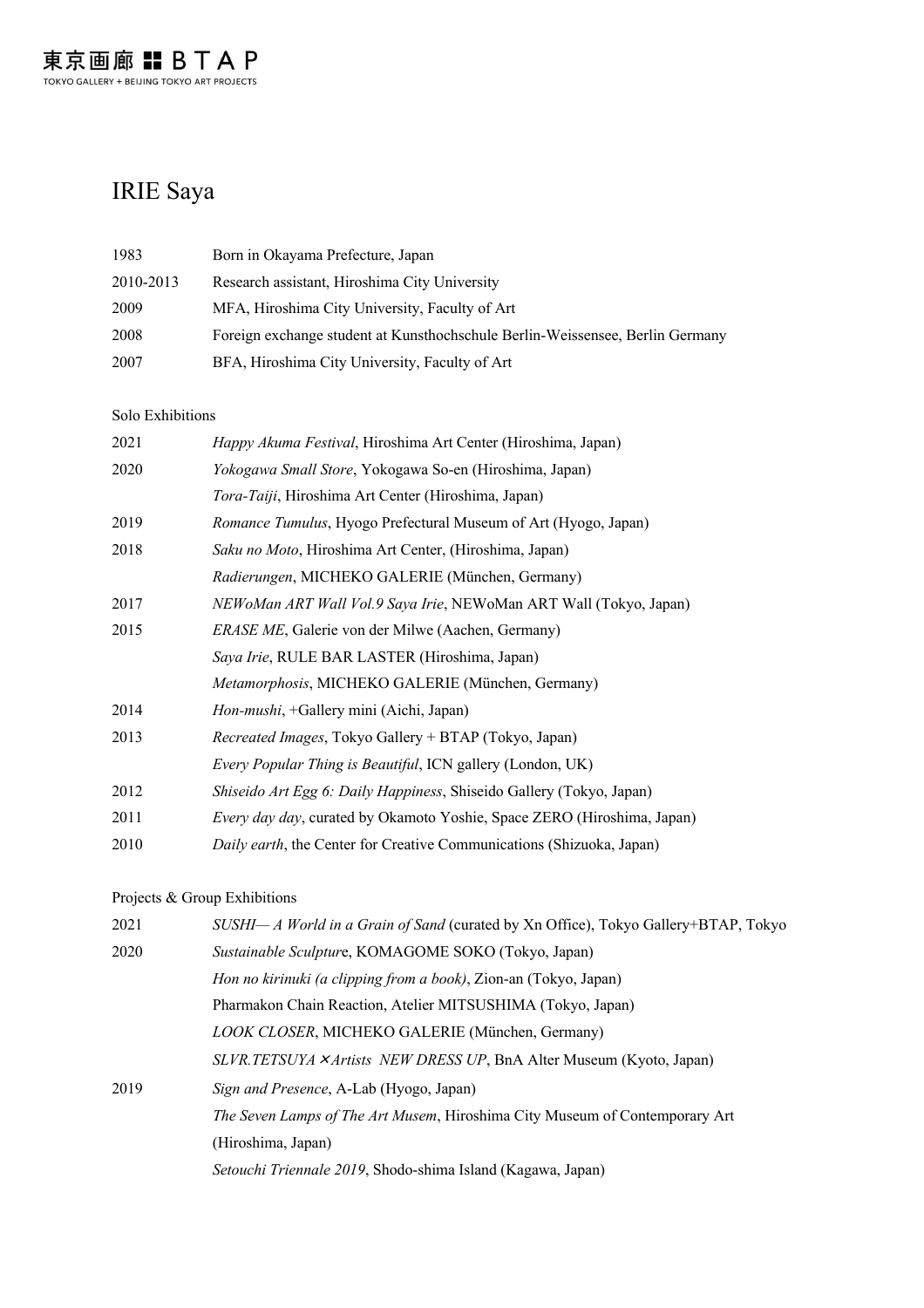東京画廊 〓 B T A P

| 2018 | The 8th Okayama Prefectural Mr. I, Okayama Prefectural Museum of Art (Okayama, Japan)      |
|------|--------------------------------------------------------------------------------------------|
|      | Fujinoyama Biennale 2018, Daiho-Ji temple (Shizuoka, Japan)                                |
|      | PLAY vol.2, Takahama Kawara Museum (Aichi, Japan)                                          |
|      | Open House, Hashi Gallery (Mexico City, Mexico)                                            |
| 2017 | Ascending Art Annual Vol.1: Shape and Figures, SPIRAL, Tokyo / Wacoal Art Center (Kyoto,   |
|      | Japan)                                                                                     |
|      | Hello KAIGAN, Borderless, Art Museum NO-MA (Shiga, Japan)                                  |
|      | Aho vol.2, Seibu Shibuya (Tokyo, Japan)                                                    |
|      | AGAIN-ST 6th: Peace Sculptures, NADiff A/P/A/R/T (Tokyo, Japan)                            |
| 2016 | Saya Irie, Fatima Haider, Kim Yisu, Tokyo Gallery + BTAP (Tokyo, Japan)                    |
|      | Travelling Art 2016, the former Tsuyama Castle (Okayama, Japan)                            |
|      | Seeing the Unseen, Gallery Ohrin (Ibaraki, Japan)                                          |
|      | TSUSHIMA ART FANTASIA 2016, (Nagasaki, Japan)                                              |
|      | Eyes & Curiosity: anomaly, Mizuma Art Gallery (Tokyo, Japan)                               |
|      | Hyper Japanesque, Jendela Visual Arts Space (Singapore)                                    |
|      | Setouchi Triennale 2016, Shodo-shima Island (Kagawa, Japan)                                |
| 2015 | Sapporo Art Stage 2015, Sapporo station square underpass, Hokkaido, Japan                  |
|      | TSUSHIMA ART FANTASIA in Busan, bccenter, Busan, Korea                                     |
|      | micro salon 2015, Tokyo Gallery + BTAP (Tokyo, Japan)                                      |
|      | ART SETOUCHI 2016 Kick Off Event: Shiomimiso, Kagawa, Japan                                |
|      | TSUSHIMA ART FANTASIA 2015, Tsushima, Nagasaki, Japan                                      |
|      | TSUSHIMA ART FANTASIA: Hiroshima-Tsushima, Izumi Museum, Japan                             |
|      | Disney Art, KUNST ARZT, Kyoto, Japan                                                       |
|      | Material and Perception: in search of the roots of Mono-ha, Yukososya, Kyoto, Japan        |
|      | The Work of Art in the Age of Digital Fabrication, Hiroshima Art Center, Japan             |
| 2014 | TSUSHIMA ART FANTASIA 2014, Tsushima, Nagasaki, Japan                                      |
|      | Rokko Meets Art 2014, Mt. Rokko, Hyogo, Japan                                              |
|      | 4th Exhibition AGAIN-ST: Sculpture is (not) Ornaments, Tohoku University of Art and Design |
|      | Gallery (Yamagata, Japan)                                                                  |
|      | Gamex, Embassy of Japan in Mexico (Mexico)                                                 |
|      | Mr. I prize, Okayama Tenjin-yama Plaza, Okayama, Japan                                     |
|      | micro salon 2014, Tokyo Gallery + BTAP (Tokyo, Japan)                                      |
| 2013 | ART ARCH HIROMSHIMA 2013 Peace Meets Art!, Hiroshima Prefectural Museum (Hirohima,         |
|      | Japan)                                                                                     |
|      | micro salon 2013, Tokyo Gallery + BTAP (Tokyo, Japan)                                      |
| 2012 | Food, Clothing and Shelter - Hiroshima meet Seoul, Seokyoeong University (Seoul, Korea)    |
| 2011 | TSUSHIMA ART FANTASIA, Tsushima (Nagasaki, Japan)                                          |
|      | Between Scrap and Build, Miyajima (Hiroshima, Japan)                                       |
|      |                                                                                            |